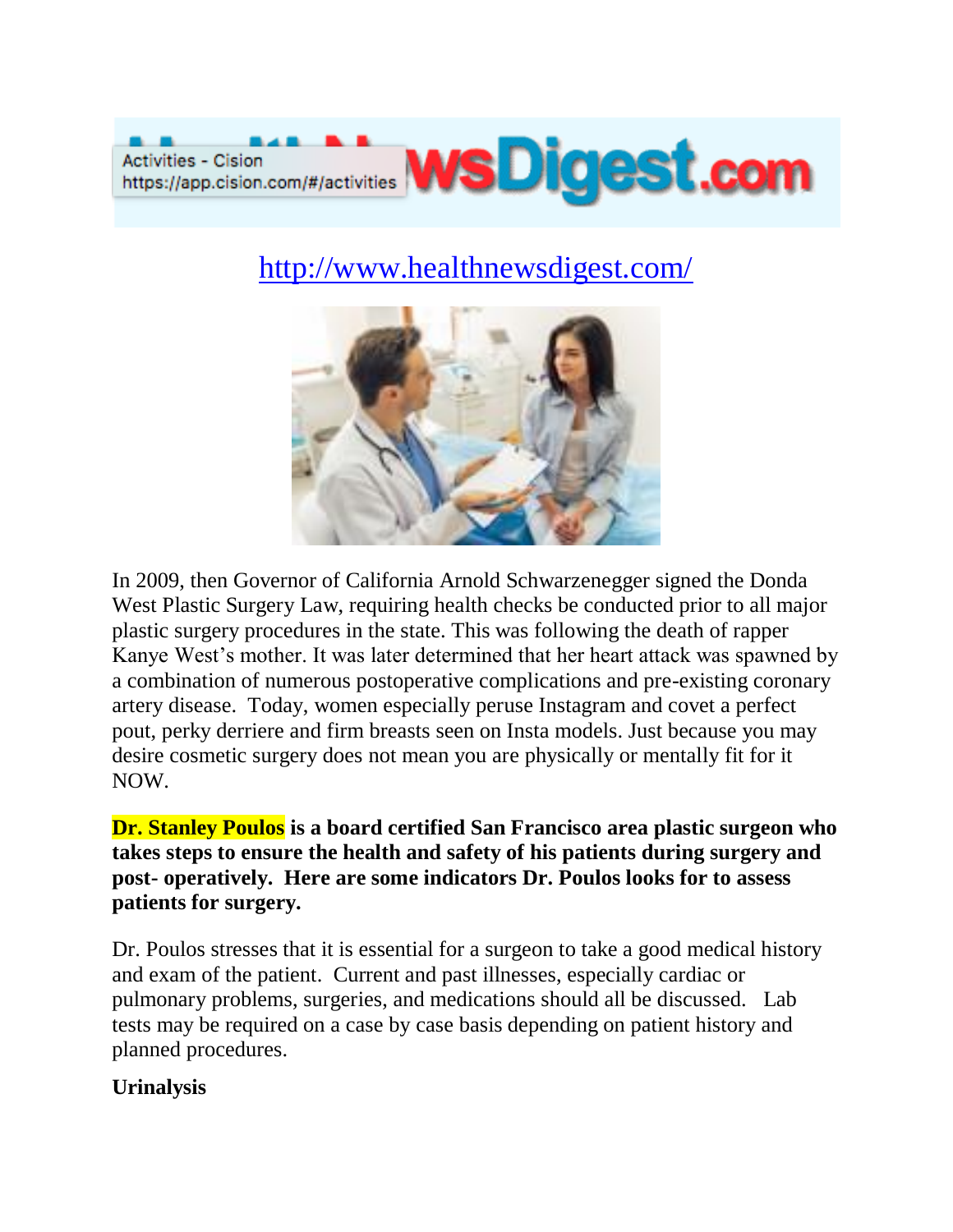When it comes to preparation for a plastic or cosmetic surgery procedure, a urinalysis can inform the doctor if you have certain types of infections, like a urinary tract (UTI), bladder, or kidney infection. Urine tests are also effective in detecting high blood pressure and diabetes.

# **Blood Count Test**

Also known as a complete blood count (CBC), this blood test literally counts your blood. It takes note of the number of red blood cells, white blood cells, and platelets. This tells physicians if you're anemic (red blood cell deficiency) or have a blood clotting disorder like hemophilia. CBC tests also detect infectious bloodborne diseases like HIV or hepatitis.

# **Heart function**

Electrocardiogram (ECG or EKG)

Essentially, the ECG is a medical test that tells if your heart is in good condition through detecting any heart abnormalities by measuring the electrical activity of the heart when it contracts. Cosmetic surgery basically causes tremendous stress on the body, with the heart being one of the most important organs when it comes to stress response. That is why it is crucial for the doctor to assess whether your heart can endure the trauma during the operation.

# **Chest X-Ray**

The Chest X-Ray is also one of the tests that may be required for your procedure. This is usually carried out to check the condition of your lungs and see whether you have breathing difficulties when you are put in anesthesia. This test is especially requested if you are a smoker or have a history of smoking. Signs of pneumonia or any breathing disorder may result to the postponement or cancellation of your surgery.

### **Smoking Use and History-**

Mixing nicotine with plastic surgery can result in problems:

Loss of cheek skin, nipples or tummy skin after a facelift, breast lift, breast reduction, or tummy tuck surgery

Infections

Death of fat cells (fat necrosis), causing hard lumps

Delayed wound healing

Thick, wide scars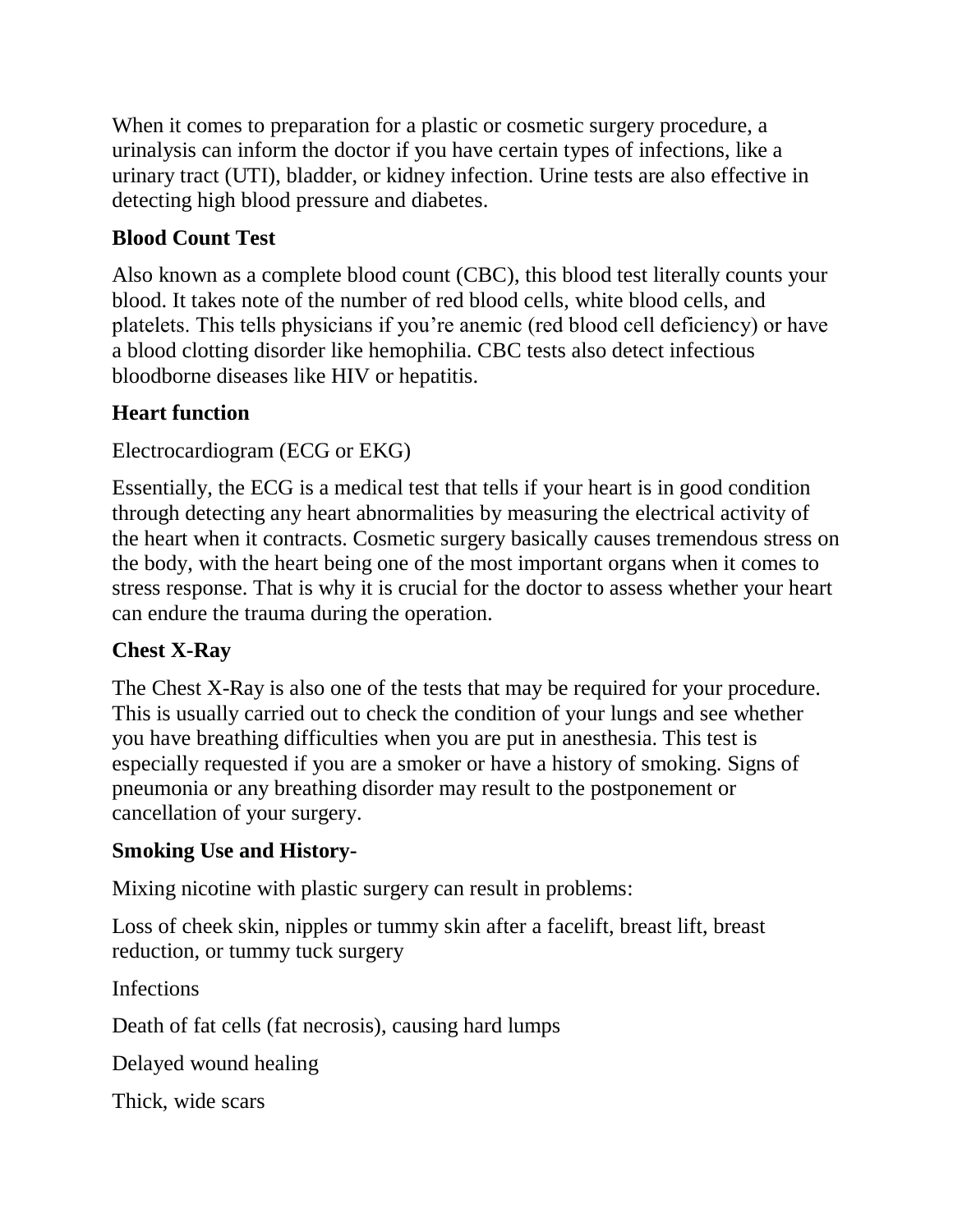Blood clots, which can be fatal

Increased pain

Permanent small vessel damage adding risk even if you quit

Loss of breast implants

Life-threatening complications like stroke, heart attack, blood clots, and pneumonia.

## **Mammogram**

The mammogram is typically required for women who want to get breast augmentation or breast lift done. This is to help detect signs of breast cancer.

## **Psychological Screening-**

Although there is no formal psych test to assess a patient's readiness and motives for cosmetic surgery, Dr. Poulos takes time with his patients to learn their reasons for desiring cosmetic change. Immediate red flags include, having surgery to try to keep a wayward spouse, an exaggerated concern over a minor problem, someone who seems addicted to cosmetic surgery, or a patient with body dysmorphic disorder. This syndrome is most appropriately treated by psychological treatment not surgical intervention.

# **Alcohol Habits-**

It is important not to drink alcohol before undergoing plastic surgery – or any type of surgery for that matter - as it can cause unforeseen complications and seriously impact final results and the way you heal. Alcohol, especially when consumed to excess, can dry out your skin, which can then result in cracks appearing. If you're having a plastic surgery procedure where skin is stretched (facelift, breast augmentation or abdominoplasty for example) then dry, cracked skin will make it harder for the surgeon to staple or stich the skin together, resulting in a less than optimum result and possibly scar.

# **Body Weight**

Sometimes patients will enter a plastic surgeon's office excited about a decision to finally move forward with breast or body contouring surgery, but then afterwards emerge having found out they are not currently a candidate because of excess body fat. This scenario is not only disappointing, but it can be an emotionally deflating and potentially embarrassing experience for patients. Dr. Poulos sympathizes with the emotional pain that such patients feel, and he wants to help them realize their goals. However, there are several specific reasons that your plastic surgeon might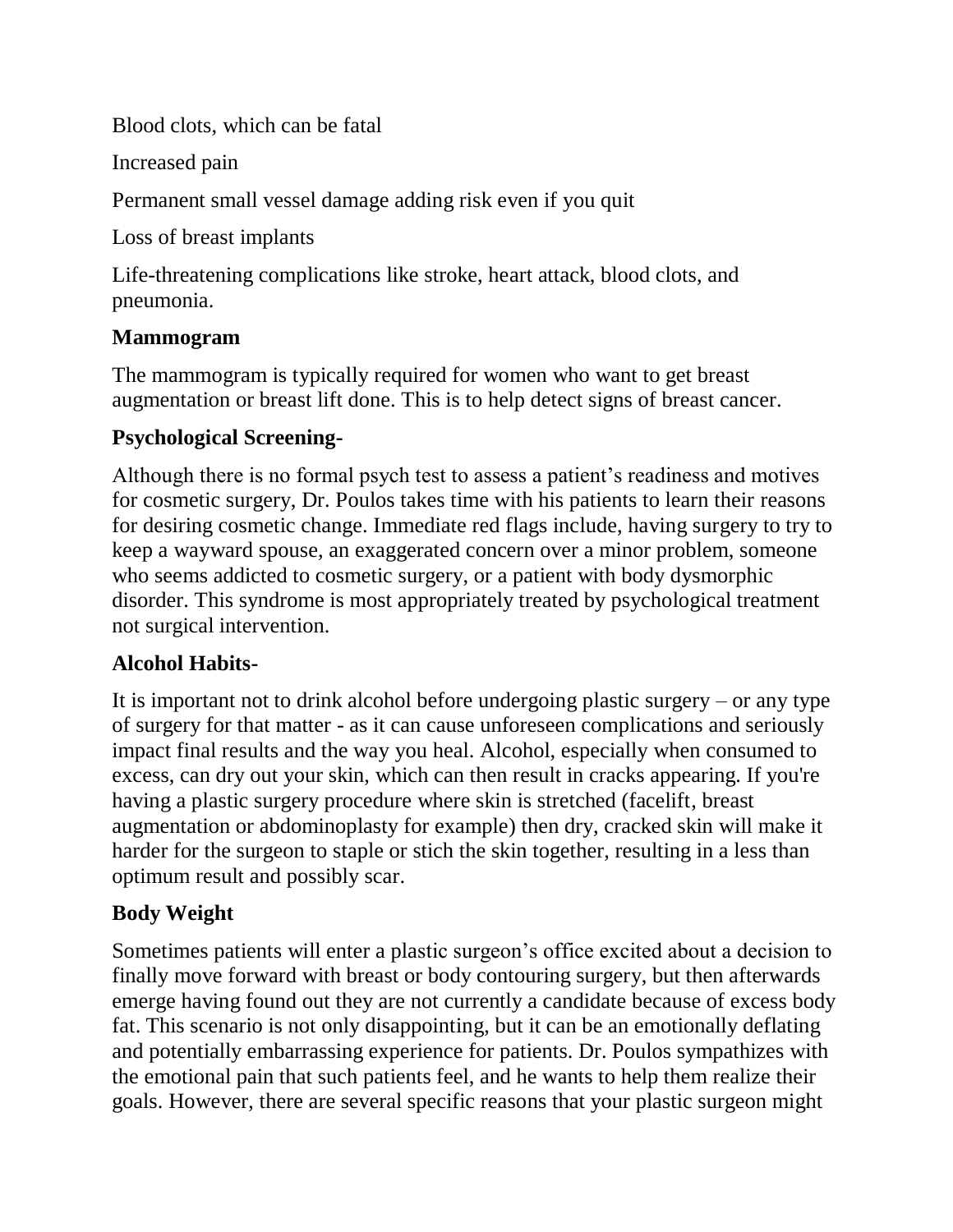recommend weight loss prior to undergoing a procedure. In addition, the results that you can achieve are likely to be much better if your weight is in a better range. Consider an overweight woman who wants breast reduction surgery. Even when the breasts become smaller and more uplifted, it is extremely difficult for us to deal with the fullness lateral to the breasts (the "bra roll"), which significantly compromises the aesthetic result. In addition, it is much harder to get a beautiful transition between the breast and the abdomen due to the excess weight. On the other hand, let's consider the patient that is overweight and wants a tummy tuck or liposuction. In this instance, the surgeon will not be able to remove all the excess fat in these areas, as it is technically challenging and can look odd as it is out of proportion to the surrounding fatty deposits. Even large volume liposuction cannot fully solve this problem. Body contouring surgery is great for shaping your body, but it is not a method or substitute for weight loss or weight control. At Dr. Poulos' clinic there is a full-time wellness/weight loss coordinator who helps patients achieve a healthy body composition ( body fat percentage and lean muscle mass balance) prior to undergoing body contour procedures.

### **What is an option for those who need to lose weight to be a better candidate for cosmetic surgery?**

There is an FDA approved "Gastric Balloon" procedure that Dr. Poulos performs. It is appropriate for patients with a BMI of 30 to 40 that have not had previous weight loss surgery. Patients diagnosed with bulimia, binge eating, compulsive overeating, high liquid calorie intake habits or similar eating related psychological disorders are not good candidates. Dr. Poulos has now treated numerous patients who have successfully lost up to 20% of their body weight with the balloon procedures and have gone on to aesthetic body contouring with much improved results.

### *How does the balloon method work?*

This non-surgical outpatient procedure begins with a diagnostic endoscopy to ensure that there are no contraindications and that it is safe to perform. Once the patient is mildly sedated and comfortable, the procedure can begin. The deflated gastric balloon is inserted through the esophagus and into the stomach. A syringe is then used to fill the balloon with a sterile saline solution. Once the weight loss balloon has been filled with saline, it expands to approximately the size of a grapefruit. The entire procedure takes about 20 minutes. Patients can usually return home after the placement or removal procedures within 30 minutes. Over the last 20 years this procedure has helped over 277,000 people. The gastric balloon encourages portion control while patients make healthy changes to diet and lifestyle.